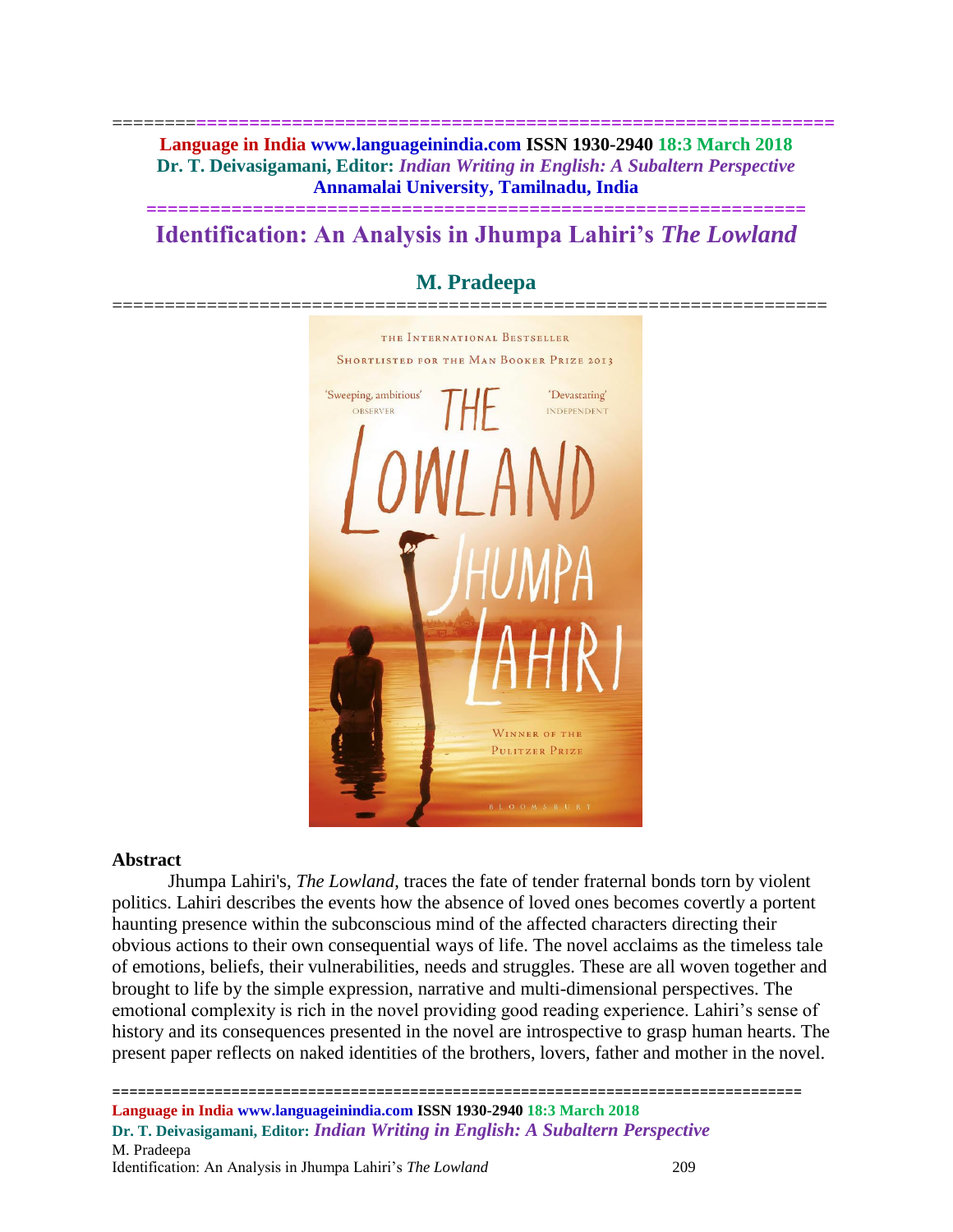It also challenges the national politics with pathetic desperation and revolutionary zeal and also the hope and despair with devastating stories of passion and indifference.

# **Keywords:** *The Lowland***,** Melancholic, Identification, Life, Agony

# **Melancholic** *The Lowland*

The melancholic tale, *The Lowland* is narrated with self-possession and distance. This book portrays gestures, symbolism, impeccable details and the subtlety with which people encounter life. The plot of the novel reminds one the story of a shattered family which is a kind of remaking the darkest hours of history. Jhumpa Lahiri examines the psychological nuances of certainty, guilt, grief, marriage, and parenthood in the book. The novel depicts two young brothers - one being headstrong and the other more conscientious, growing up in the 1960s amid the lowland of Calcutta, getting into mischief that suits boys their age in the background of the partition of India which led to the division of the Bengal province and the infamous Naxalite movement in India.

The novel unfolds various dimensions of its characters as growing older, meeting a bookish young wife who, even in the midst of conservative society, has feministic ideals and crude ambition and a determined and cruel mother-in-law. In this novel, Lahiri compares and contrasts a marriage that is made in love and another conceived for convenience. She contrasts the wet lowland of Calcutta with the coast of Rhode Island. The plot has woven with many complex strands such as intellectualism, battles, civil unrest and the sufferings of the living characters with post-traumatic stress disorder. It tends to compare how one mother lives with torment and agony while the other lives with ambivalence and it also showcases how our own skin moves slowly from a mother's abandonment and understands to live a life of exile. The happenings when people refuse to reconcile with the past and how this haunting past ruins the lives in the present and the realization of happiness is intertwined with misery and agony in the novel.

# **Confrontation and Shifting**

The first section of the novel speaks about a kind of confrontation and shifting between Subhash's scholarly absorption in the estuaries and wildlife of Rhode Island and Udayan's tragedy of modern life such as political injustice and environmental degradation. The silent feel of coastal and suburban New England are captured skillfully with some disjunctural characteristics by the way of contrast, as when Subhash sees "vivid hues of cayenne and turmeric and ginger" (Ranasinha 263) in the autumn foliage. Meanwhile the private lives of the brothers seem to promise illuminating entanglements as how Udayan marries an independent woman defying his family and committed to his own political causes while the timid Subhash who is willing to get an arranged marriage, moves towards a single mother whom he meets on the beach. The brothers seek their identity choosing the lives of their own.

In spite of divergent thoughts, Lahiri explores how love can still be constant though people's lives. This concept suits the life of the brothers, Udayan and Subhash, in which they are tied together not only just by blood and their love for one another but also through devotion to their parents and their shared homeland. The novelist deals with the delves into the clash of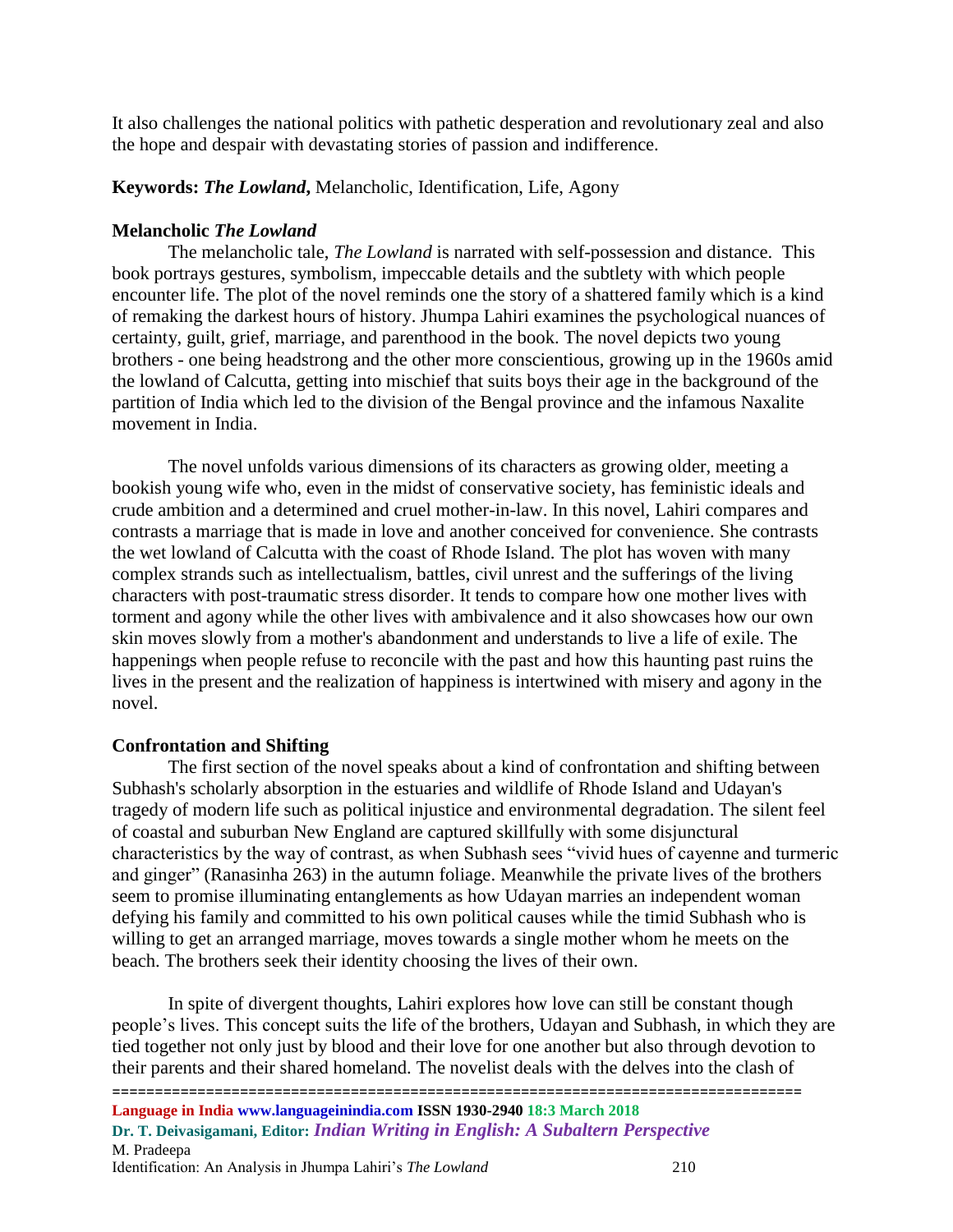cultures and the expectations for men versus those for women. The constant theme of hers is love, its expression and its meaning according to the characters depicted and their unique way of portrayal in the book. She raises the theme of silence and brotherhood between individuals as well as countrymen. In adulthood Udayan and Subhash tries to realign themselves to other people but their past continues to have an iron grip on them.

#### **Focuse on the Effect of the Movement**

Lahiri stays away from the trap of politics and mainly focuses on the effect of the movement with her characters and their lives that form the heart of the book. At the end of the story, the life of the brothers and the women spot the sorrow lurking everywhere. The pain of inequality, duty and obligation are seen as a means to exceed the chaos of life and brings out revolutionary actions. The people become inwardly, closed-off and unable to count their blessing. The novel is about separate lives, coming together and crashing apart.

The novel does not seem to deal with the movement of Naxalism. In 1960s and 70s, the Naxalite movement is something that touches a raw nerve of almost every Calcuttan who might have lived in the city during those decades. Lahiri thinks of creating a story around it with the local ecosystem of the area inhabited by the protagonists as the backdrop. Naxalism was at its zenith during this period in West Bengal and perhaps Calcutta was the only place in India which saw the repercussions of Naxalism at its worst. Gouri's fate changes when she left Calcutta for America. Hence the past was analogous to determine the personality and identification of the characters in the novel.

#### **Naxalism**

Lahiri describes the background of Naxalism but not the pros and cons of the movement. She describes the struggles of the Bengali Communist Party, the reconciliation, immigration and integration, grief and its effects and the evolution of people as they grow from youth to middle age. The political and social structures oppress certain groups of people more than natural human suffering and oppression. In the end of the novel, the author proposes a metaphorical monsoon that hits Subhash to rouse out of his lifelong timidity as showing mud a hiding place. This mud out of the hard rain may provide Subhash new life or drown him. Hence the identification is subjected to every character in the novel those the author has well showcased from the bottom of her heart.

#### **Works Cited**

**==================================================================**

Lahiri,Jhumpa.*The Lowland*.India:Penguin Publishers,2013.Print. Ranasinha, Ruvani.*Contemporary Diasporic South Asian Women's Fiction-Gender, Narrartion and and Globalisation*.UK:Palgrave Macmillan Publishers,2016.Print. MLA HandBook for Writers of Research, Seventh edition, First East-West Press

Edition, New Delhi, 2009. Print.

#### =================================================================================================== M. Pradeepa Assistant Professor

=================================================================================

**Language in India www.languageinindia.com ISSN 1930-2940 18:3 March 2018 Dr. T. Deivasigamani, Editor:** *Indian Writing in English: A Subaltern Perspective* M. Pradeepa Identification: An Analysis in Jhumpa Lahiri's *The Lowland* 211